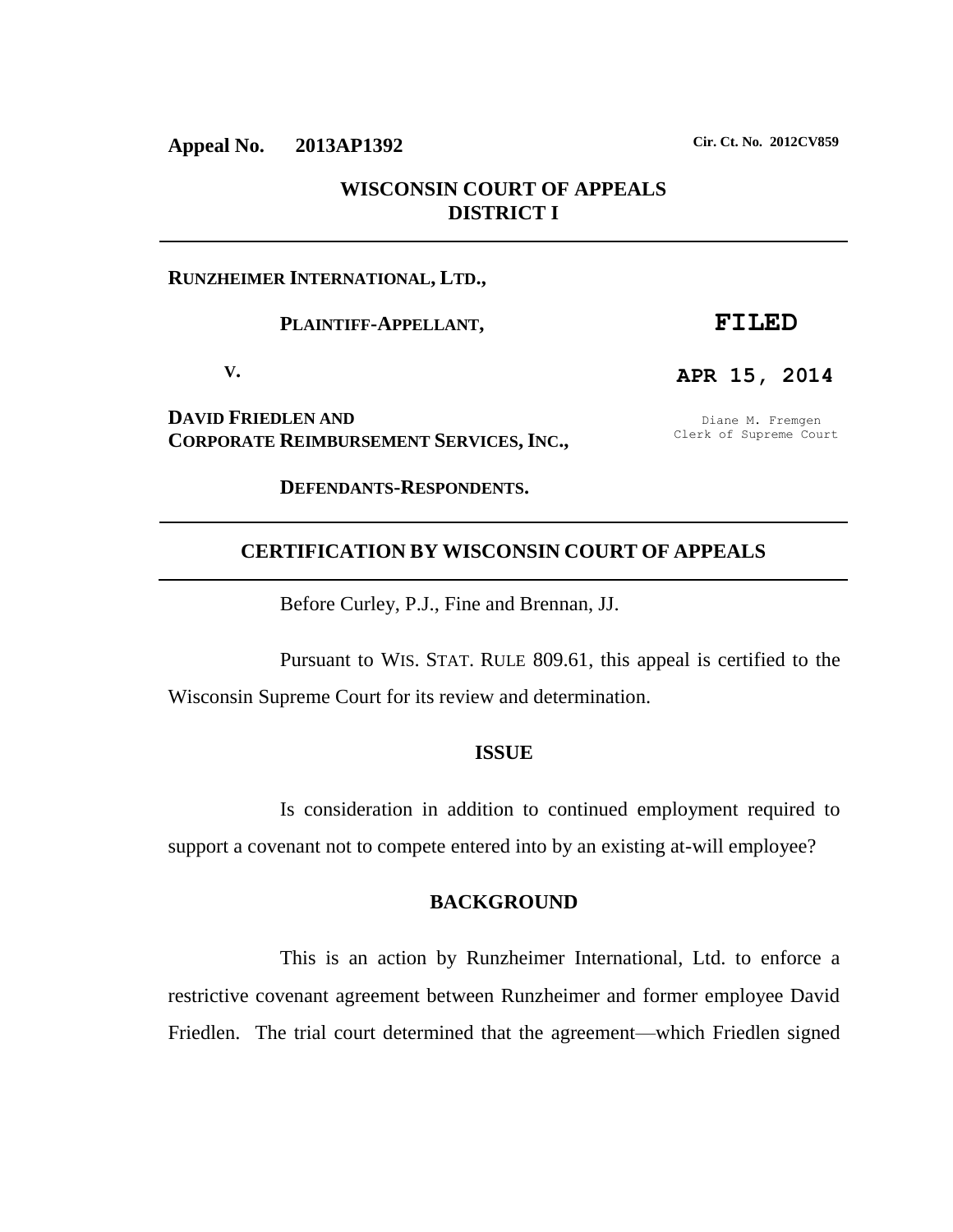after nearly twenty years of employment with Runzheimer—was unenforceable because the consideration that purportedly supported the agreement was illusory.

In 2009, after Friedlen had been working at Runzheimer as an at-will employee for nearly twenty years, Runzheimer required Friedlen to sign a restrictive covenant agreement. The reasonableness and scope of the agreement is not directly relevant to the appeal.<sup>1</sup> It suffices to say that the agreement prohibited Friedlen from providing "restricted services" to any of Runzheimer's competitors within the geographic area that he had covered for Runzheimer during the course of his employment. What is important is that by its terms, the agreement was a condition of Friedlen's continued employment and his participation in the company's yearly incentive plan.

The agreement provided no additional benefit beyond the opportunity to remain employed. Friedlen remained an at-will employee who could be fired at any time without cause. The agreement did not increase Friedlen's salary, nor did it make him eligible for incentives that he had not been eligible for prior to signing the agreement. The sole benefit to Friedlen was the opportunity to continue working for Runzheimer. Friedlen testified in his deposition that he felt "forced" to sign the agreement and understood that he would be fired if he refused to do so.

In 2011, about two years after Friedlen signed the agreement, Runzheimer fired him, and, shortly thereafter, Friedlen began working for

 $\overline{a}$ 

<sup>&</sup>lt;sup>1</sup> Because the trial court found that the agreement was unenforceable due to a lack of consideration, it did not reach the issue of whether the restrictions in the agreement were enforceable under WIS. STAT. § 103.465. Therefore, neither do we.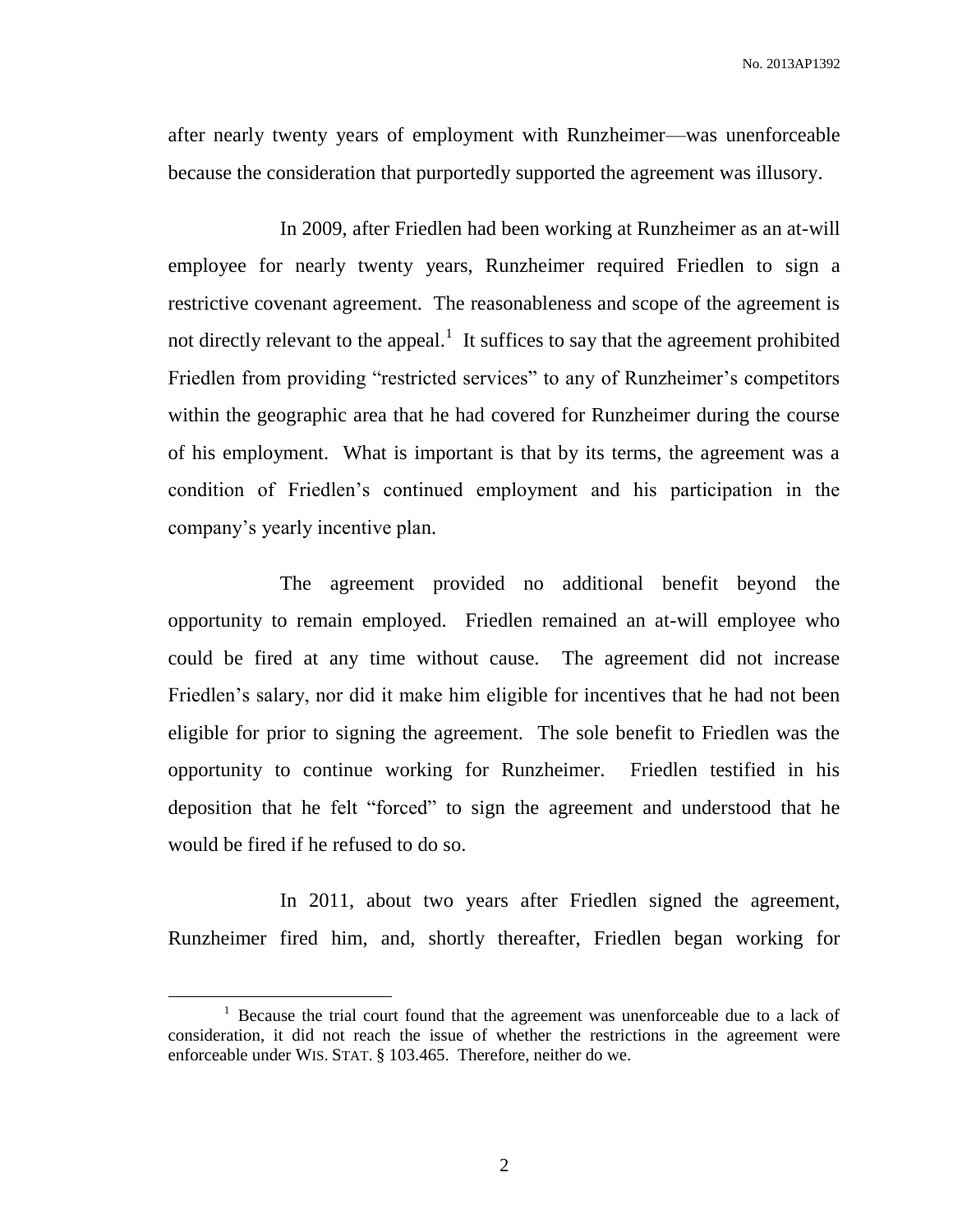Corporate Reimbursement Services, Inc. ("CRS"), a Runzheimer competitor. Runzheimer consequently filed the instant action against Friedlen and CRS (hereafter collectively referred to as "Friedlen") to enforce the restrictive covenant agreement. Friedlen in turn moved for summary judgment, claiming that the agreement was invalid because it lacked sufficient consideration. The trial court, concluding that the opportunity to continue at-will employment and participate in the yearly incentive plan were not additional forms of consideration but were instead illusory, agreed with Friedlen and granted summary judgment.<sup>2</sup> Runzheimer now appeals.

### **ANALYSIS**

On appeal, Runzheimer argues that "the issue of whether continued at-will employment is sufficient consideration for a restrictive covenant agreement is a question of first impression in Wisconsin." According to Runzheimer, no Wisconsin case analyzes the situation here—where an existing employee enters into a restrictive covenant after he or she has already begun working.

Runzheimer would have us reverse the trial court's determination, then, not on past precedent, but on the grounds that the trial court's decision is contrary to Wisconsin's treatment of restrictive covenants entered into *at the start of* employment. *See, e.g.*, *Wisconsin Ice & Coal Co. v. Lueth*, 213 Wis. 42,

 $\overline{a}$ 

<sup>&</sup>lt;sup>2</sup> The trial court granted summary judgment on three of the four claims alleged in Runzheimer's amended complaint. It granted summary judgment on the claims for: Count I, breach of contract against Friedlen; Count III, tortious interference with a contract against CRS; and Count IV, tortious interference with prospective business relationship against both defendants. The trial court denied summary judgment on Count II, common law misappropriation of confidential information against both defendants. Friedlen and CRS do not appeal the denial of summary judgment on Count II.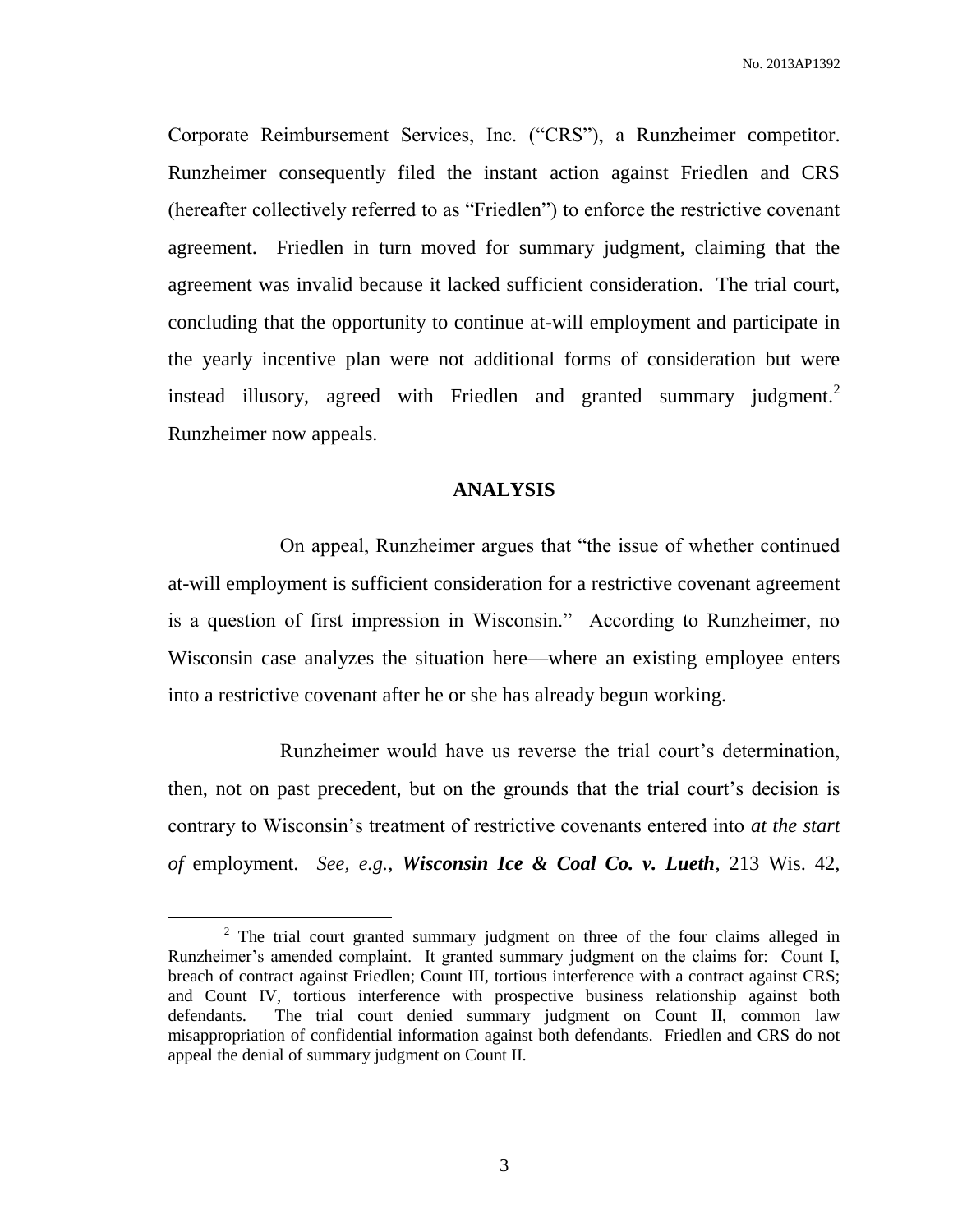No. 2013AP1392

43-44, 250 N.W. 819 (1933) (restrictive covenant entered into at start of at-will employment is enforceable). According to Runzheimer, there should be no difference in how courts treat restrictive covenants entered into at the start of employment and those entered into after years of employment because "every day is a new day both for employer and employee in an at-will relationship." *See Copeco, Inc. v. Caley*, 632 N.E.2d 1299, 1301 (Ohio Ct. App. 1992).

While Runzheimer initially appears to be arguing in favor of a rule under which the mere opportunity to continue in an at-will position will suffice as consideration, the company additionally suggests that we follow the lead of other jurisdictions that follow this rule but include one important modification. In these jurisdictions, continued at-will employment can suffice as consideration, but only after a court evaluates the circumstances occurring after the restrictive covenant was signed to determine whether the agreement was reasonable. For example, in Illinois, continued at-will employment can constitute sufficient consideration for a restrictive covenant, but the employee must remain employed for a "'substantial period'" after signing the agreement. *See Curtis 1000, Inc. v. Suess*, 24 F.3d 941, 946 (7th Cir. 1994) (citation omitted). *See also, e.g.*, *Lucht's Concrete Pumping, Inc. v. Horner*, 255 P.3d 1058, 1062-63 (Colo. 2011) (*en banc*) (holding that continued at-will employment can form consideration for a restrictive covenant in Colorado, but that the agreement must then be assessed for "reasonableness," and noting that "'legitimate consideration for the covenant exists as long as the employer does not act in bad faith by terminating the employee shortly after the employee signs the covenant'") (citation omitted).

Adopting the aforementioned rule would require that Wisconsin make an exception to the traditional rule that "the law does not inquire into the adequacy of the consideration to support a promise, only its existence." *See*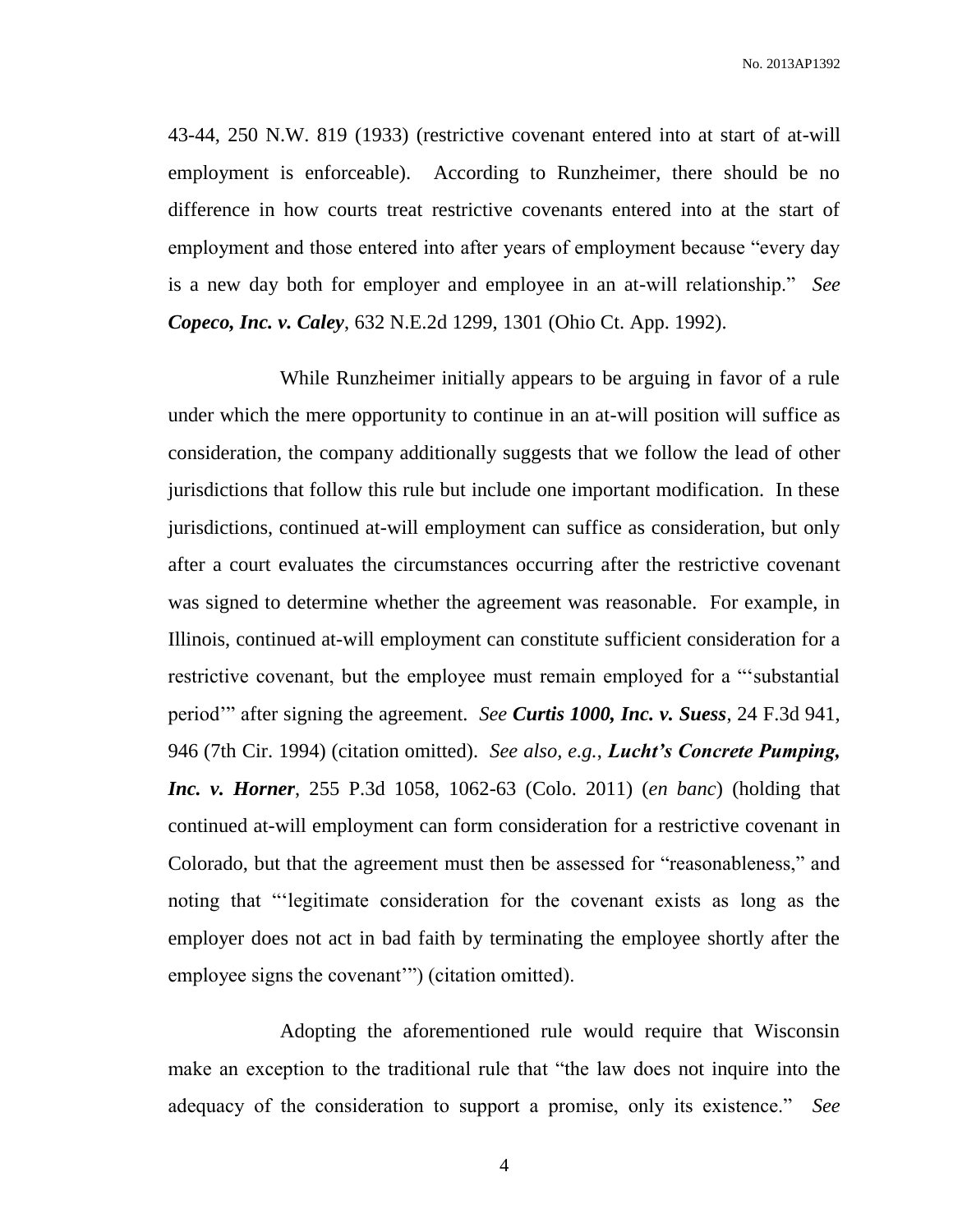No. 2013AP1392

*Curtis 1000*, 24 F.3d at 945 (suspending the "traditional" rule of refusal to inquire into reasonableness of consideration for restrictive covenants made during course of employment in Illinois); *Brown and Brown, Inc. v. Mudron*, 887 N.E.2d 437, 440 (Ill. App. 3rd 2008) (same); *see also Town of Waukesha v. 164 of Waukesha Ltd. P'ship*, 2009 WI App 147, ¶21, 321 Wis. 2d 656, 774 N.W.2d 814 ("In deciding whether there is consideration to support a contract [in Wisconsin], we are not concerned with the adequacy of the consideration."). But it would also be consistent with the law in Wisconsin and elsewhere that all contracts must be entered into and fulfilled in good faith. *See Wisconsin Natural Gas Co. v. Gabe's Constr. Co.*, 220 Wis. 2d 14, 21-22, 582 N.W.2d 118 (Ct. App. 1998). Runzheimer argues that adopting an exception to the traditional rule in these circumstances is preferable to the alternative: a workplace in which employers would circumvent any rule prohibiting restrictive covenant agreements for existing employees by firing existing employees and rehiring them "the following day with a fresh covenant not to compete." *See Curtis 1000*, 24 F.3d at 947.

Friedlen, in contrast, argues that this is *not* an issue of first impression. According to Friedlen, Wisconsin law already clearly states that continued employment alone does not constitute sufficient consideration to support a covenant not to compete; additional consideration is required. *See Star Direct, Inc. v. Del Pra*, 2009 WI 76, ¶50, 319 Wis. 2d 274, 767 N.W.2d 898 ("employers may not compel their existing employees to sign restrictive covenants without additional consideration"). Friedlen also points out that this rule, stated in *Star Direct*, is followed in numerous jurisdictions—*see e.g.*, *Access Organics, Inc. v. Hernandez*, 175 P.3d 899, 904 (Mont. 2008); *Labriola v. Pollard Grp., Inc.*, 100 P.3d 791, 794 (Wash. 2004); *Cox v. Dine-A-Mate, Inc.*, 501 S.E.2d 353, 356 (N.C. Ct. App. 1998); *Poole v. Incentives Unlimited, Inc.*, 548 S.E.2d 207,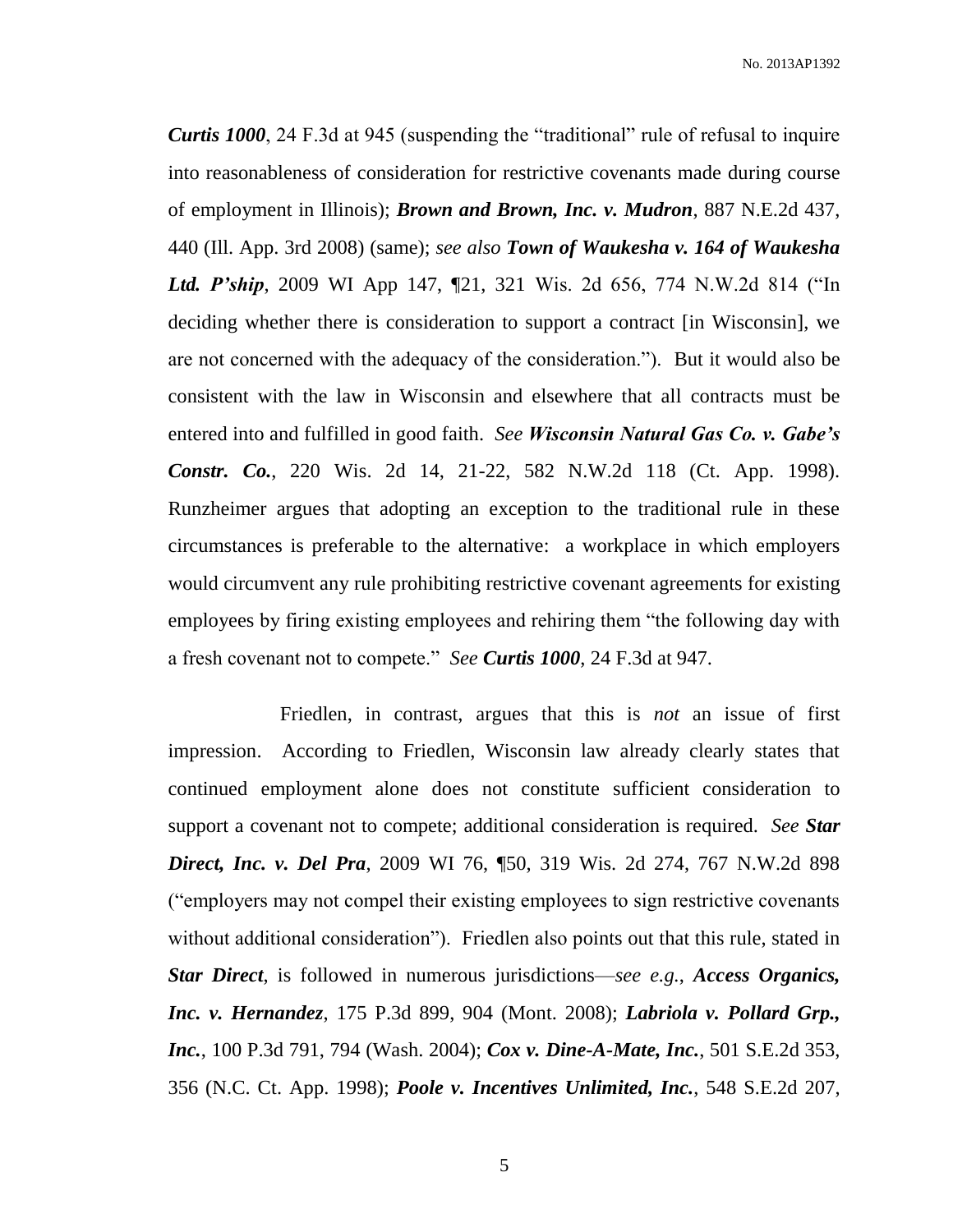209 (S.C. 2001); *Freeman v. Duluth Clinic, Ltd.*, 334 N.W.2d 626, 630 (Minn. 1983); *Environmental Prods. Co. v. Duncan*, 285 S.E.2d 889, 890 (W. Va. 1981)—and with good reason: "[w]hen a current employee is required to sign a non-compete agreement, the employer and employee are not on equal bargaining ground[;] the employee is vulnerable to heavy economic pressure to sign the agreement in order to keep his job." *See Access Organics, Inc.*, 175 P.3d at 904.

Our review of the relevant authority leads us to conclude that both parties are partially right. While Friedlen correctly quotes *Star Direct* for the proposition that "employers may not compel their existing employees to sign restrictive covenants without additional consideration," *see id.*, 319 Wis. 2d 274, ¶50, neither *Star Direct*, nor the case on which it relies for this conclusion, *NBZ, Inc. v. Pilarski*, 185 Wis. 2d 827, 837-39, 520 N.W.2d 93 (Ct. App. 1994), is factually analogous to the situation before us. Thus, it appears that while there is some guidance available, the law in Wisconsin regarding this issue is unclear.

While *Star Direct* appears to be facially helpful, it did not concern a restrictive covenant entered into by an existing at-will employee. Rather, *Star Direct* considered whether a series of restrictive covenants—entered into at the inception of a new employment relationship, *see id.*, 319 Wis. 2d 274, ¶¶7-8—was reasonably necessary to protect the employer's business, *see id.*, ¶¶49-50. The employee seeking to invalidate the covenants noted that the employer had acted inconsistently by requiring restrictive covenants from new employees but not from existing employees, and claimed that this inconsistency was evidence that the covenants were unreasonable and unnecessary. *See id.*, ¶50. The supreme court disagreed, noting that it was reasonable for a business to treat new employees differently from current employees because "employers may not compel their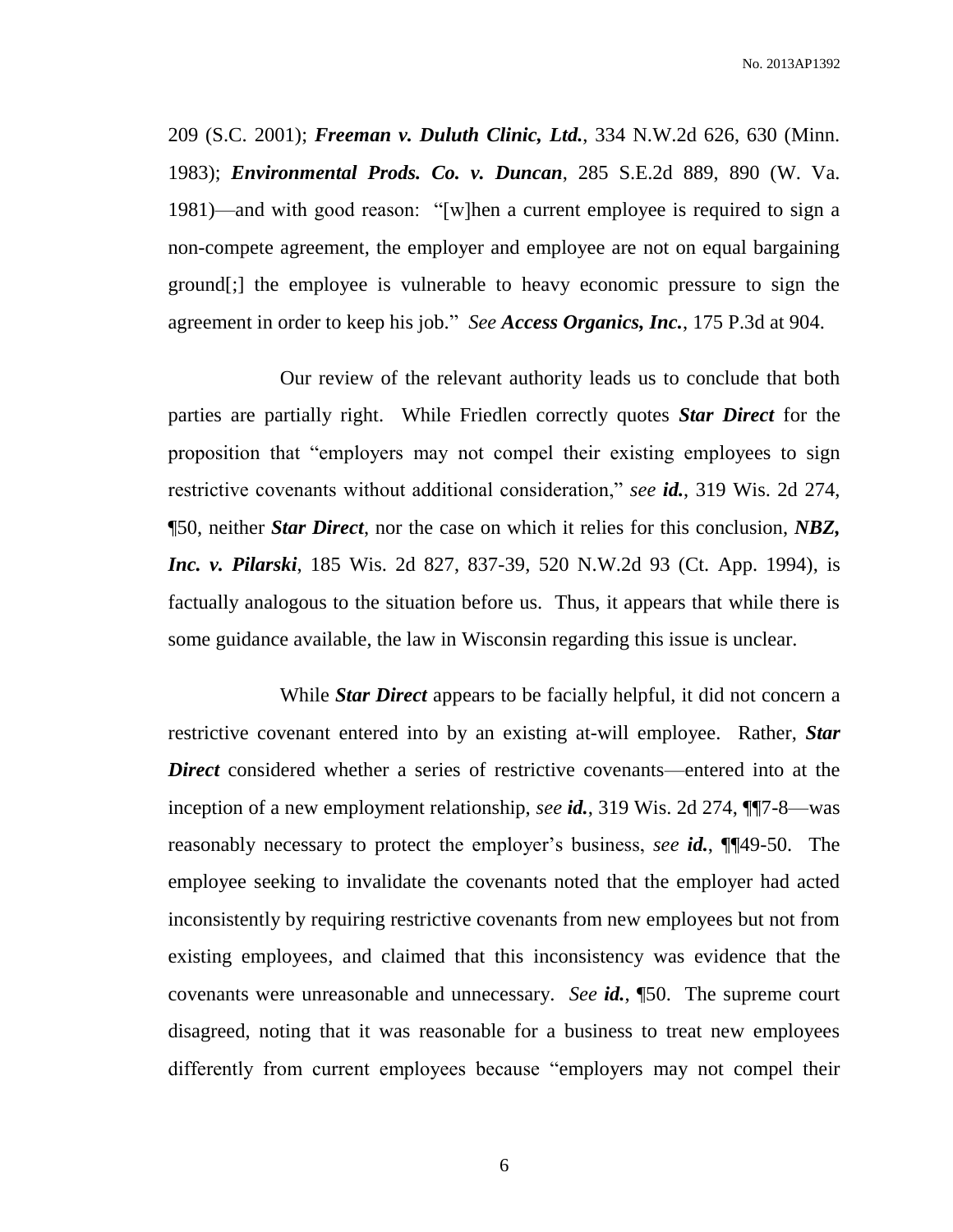existing employees to sign restrictive covenants without additional consideration." *See id.*

*NBZ*, on the other hand, did conclude that a non-compete agreement entered into by an existing employee was unenforceable due to a lack of consideration, but did so under different circumstances from those before us. In *NBZ*, this court did not expressly answer the question of whether "continued employment alone will serve as consideration for a covenant not to compete" as a general matter. *See id.*, 185 Wis. 2d at 838. Instead, we held that under the particular circumstances before the court, there was no consideration. *See id.* at 837-39. Unlike the case before us, the employee's continued employment was not conditioned on her signing the non-compete agreement. *See id.* at 839 ("The trial court found that continued employment was not conditioned on signing the covenant."). Indeed, the employer in *NBZ* did not promise to do *anything* in exchange for the employee's signing of the agreement. *See id.* Consequently, one can read *NBZ* as implying that if the employer *had* conditioned continued employment on the employee's signing of the agreement, there may have been sufficient consideration. However, this reading would contradict the language of *Star Direct*.

Given the seemingly unsettled state of the law on this issue and the circumstances before us, if we affirm the trial court based on the directive of *Star Direct*, we risk contradicting the implicit holding of *NBZ*. *See NBZ*, 185 Wis. 2d at 839 (emphasizing that employer did not predicate continued employment on signing of the agreement). On the other hand, if we reverse the trial court, we contradict the language of *Star Direct*, which we decline to do. *See Zarder v. Humana Ins. Co.*, 2010 WI 35, 1157-58, 324 Wis. 2d 325, 782 N.W.2d 682 (court of appeals may not "dismiss a statement in a prior case from [the supreme court]